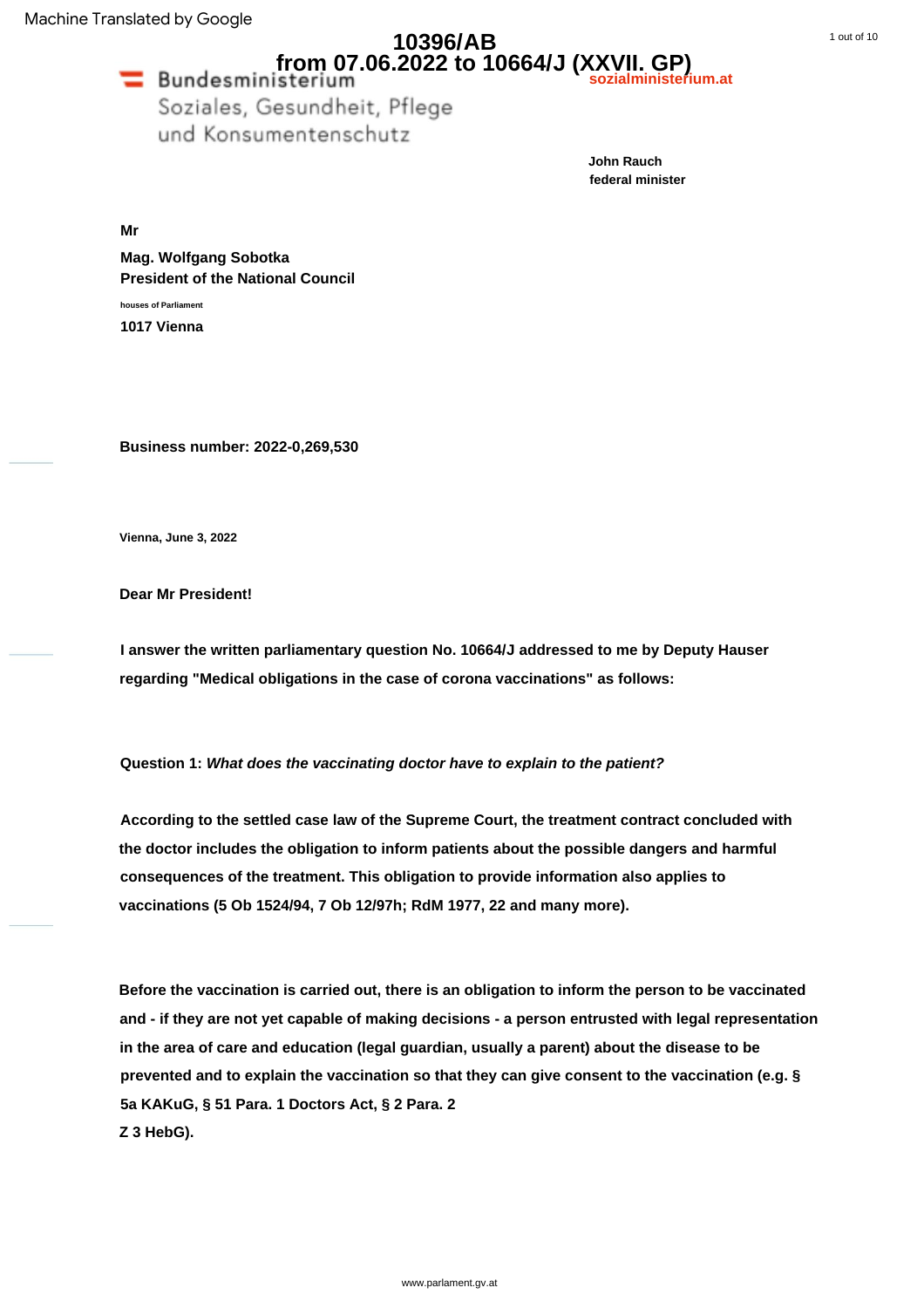**The function of the information is to protect the freedom of choice of the person concerned. The person to be enlightened should be given the information he or she needs to understand the nature, meaning and scope of a medical needed. Extent to be given to the data subject decision-making assistance measure to record. Information about the benefits and risks should therefore be included in the**

**Furthermore, in connection with COVID-19 vaccines, reference may be made to the recommendations of the National Vaccination Committee, which can be accessed on the homepage of my department under "Fachinformation".**

**Question 2: What are the consequences for a doctor if the patients**

**be enlightened? a) not objective and b) not sufficient**

**Since the attributes "objective" and "sufficient" in this context depend on the individual level of information and the patient's respective need for information, this question can only be answered to the effect that inadequate information that does not correspond to the state of medical science is a violation of medical professional duties. This can be administrative and/or disciplinary**

**be punished as well as result in legal liability consequences.**

**Question 3: What information or training is there for vaccinating doctors so that they can provide objective and sufficient information before corona vaccination?**

**dedicated. The diploma further training program of the Austrian Medical Association describes the scope of further training for all doctors who are entitled to practice their profession independently in Austria and serves to fulfill the further training obligation under medical law. Based on the data of the DFP calendar, in which all DFP-approved training courses are listed, a total of 273 DFP training courses on the subject of "vaccination" were offered throughout Austria in the years 2020 to 2022, 143 DFP training courses of which were specifically related to the topic "COVID 19 vaccinations"**

**Society for Vaccinology online training courses in the "Focus Vaccination" series for everyone In addition, the Academy of Doctors offers in cooperation with the Austrian**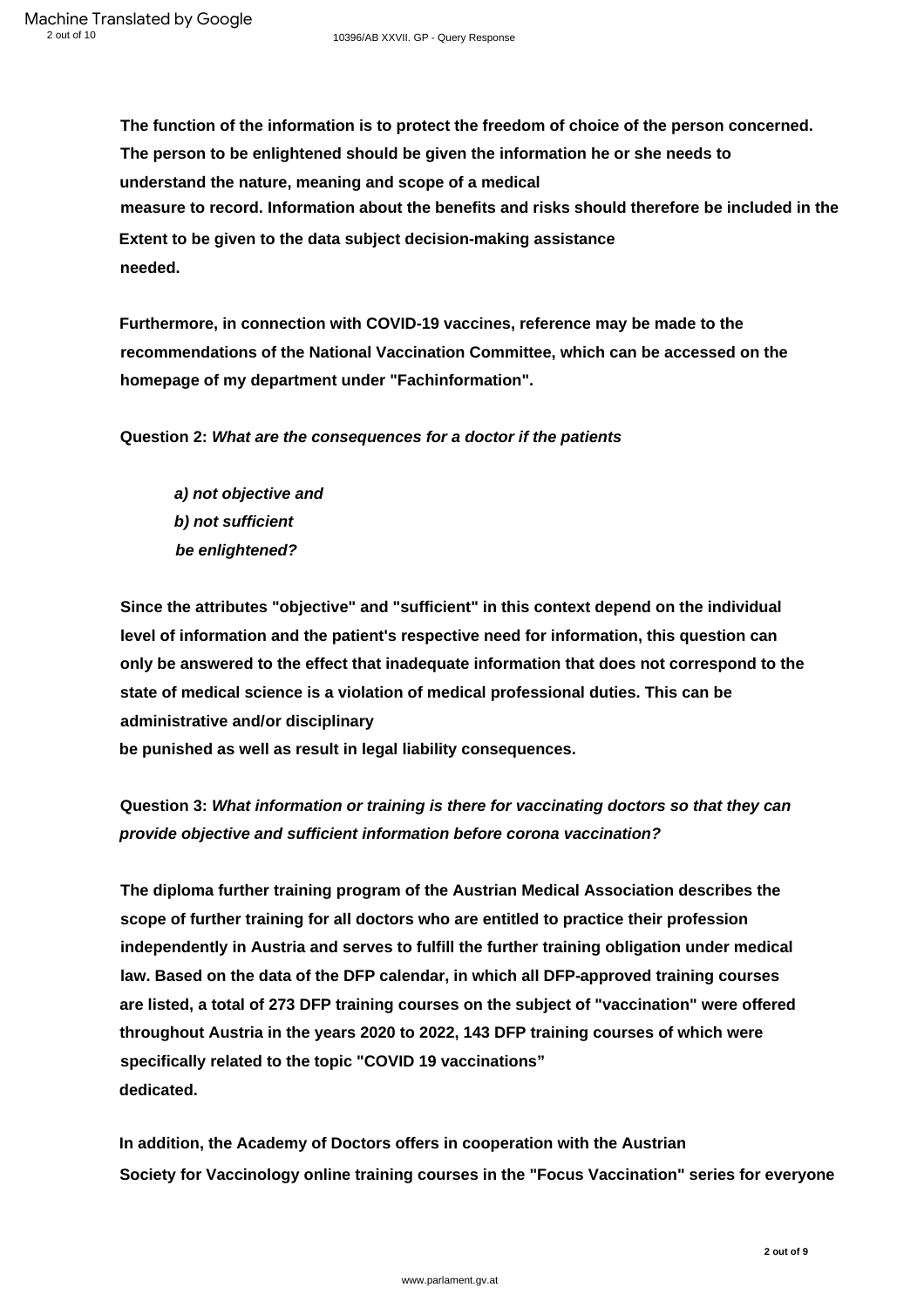**Doctors and organizes the annual Austrian Vaccination Day, which in the last two years was also dedicated to COVID-19 vaccinations.**

**Furthermore, the Austrian Society for Infectious Diseases and Tropical Medicine, the Austrian Society for General and Family Medicine and the Austrian Society for Children and Adolescent Medicine offer intensive training programs on the subject of vaccination and COVID-19 disease.**

**Within the framework of circulars from the Austrian Medical Association and the Federal Curia Resident doctors are regularly informed about news on the subject of COVID-19 diagnostics, therapy and vaccination prevention. The recommendations for use of the National Vaccination Committee and updates from my department are immediately brought to the attention of all doctors by means of circulars.**

**Questions 4 to 7:**

- **Possibilities and treatment methods informed? • Before being vaccinated with the corona vaccines, were all patients informed about alternative**
- **Suspected cases of vaccination damage are reported to BASG? What have you done to ensure that as many as possible**
- **What have you done to ensure that as many as possible Suspected cases of vaccination damage are reported to the Federal Ministry and are accordingly taken into account in further corona policy?**
- **Suspected cases of vaccine damage reach the public and public • What have you done to ensure that as many as possible to be discussed?**

**The federal states are responsible for implementing the vaccinations. The scope of the medical education has been shown in the Austrian vaccination plan for years and I can assume that doctors, in accordance with the recommendations and the status of the science work.**

**To ensure the safety of medicines, mechanisms for monitoring side effects were created in the Medicines Act (AMG) and the Pharmacovigilance Ordinance 2013 (PhVO 2013) even before the start of the COVID-19 pandemic. § 4 of the PhVO 2013 stipulates that suspected side effects of**

**medicinal products for human use are to be reported. The notification must be made to the Federal Office for Safety in Health Care (BASG). Doctors, pharmacists and other health professionals are required by law to report. Additionally**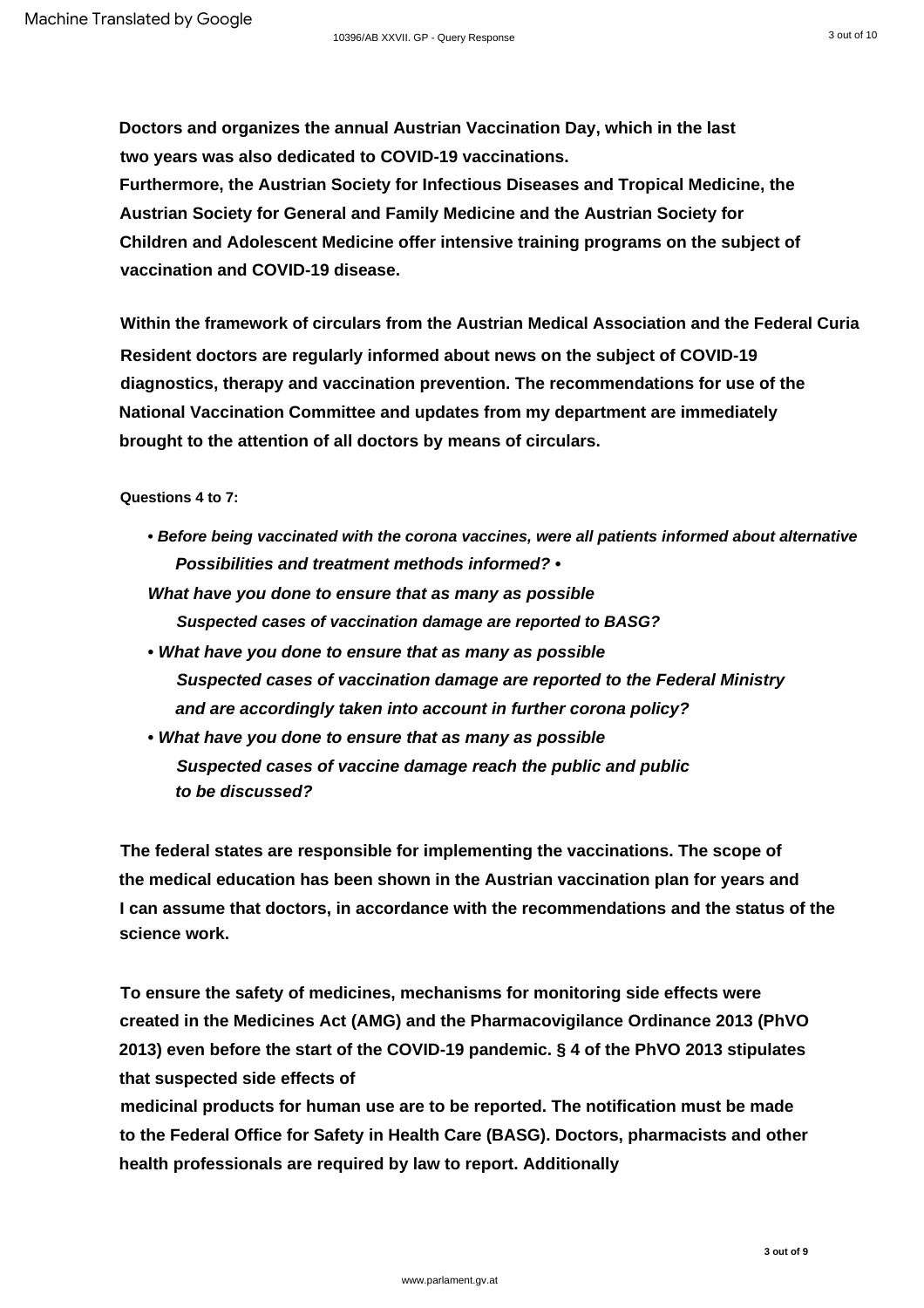**Patients and their relatives can voluntarily report side effects directly to the BASG Report.**

**In the case of vaccines, this also includes the lack of an effect. In connection with side effects as a result of vaccinations against COVID-19, the BASG has updated the relevant information on the website, which is very easily accessible A side effect is any reaction to the vaccine that is harmful and unintended. are.**

**Question 8: Are doctors obliged to inquire about the vaccination status in the case of illnesses that make vaccination damage appear possible?**

**to report. There is no explicit legal obligation to "assess vaccination status". According to § 49 ÄrzteG 1998, however, doctors are obliged to conscientiously look after all healthy and sick people who receive medical advice or treatment. As part of the anamnesis, all information necessary for the clarification of a clinical picture must be obtained. If there is a suspicion of a vaccination side effect or the lack of the expected effectiveness, doctors are obliged according to § 75g Drugs Act to report the BASG immediately in accordance with the regulation according to § 75a AMG**

**Questions 9 and 13:**

- **What information or training is there for vaccinating doctors so that they can avoid possible side effects (suspected cases) of corona vaccinations document exactly and report to BASG?**
- **so that they report a lack of effect of the corona vaccinations to BASG? • What information or training is available for vaccinating doctors,**

**to assume side effects or lack of effect. The demand for high-quality medical training within the meaning of the Ordinance on Medical Training means that training must be designed exclusively in accordance with medical science and experience and be oriented towards improving medical care for the benefit of the patient. A balanced overview of the respective state of knowledge of medical-scientific alternatives is to be conveyed in every further training. Accordingly, there is a balanced presentation of the content in these training courses with appropriate information on documentation and reporting**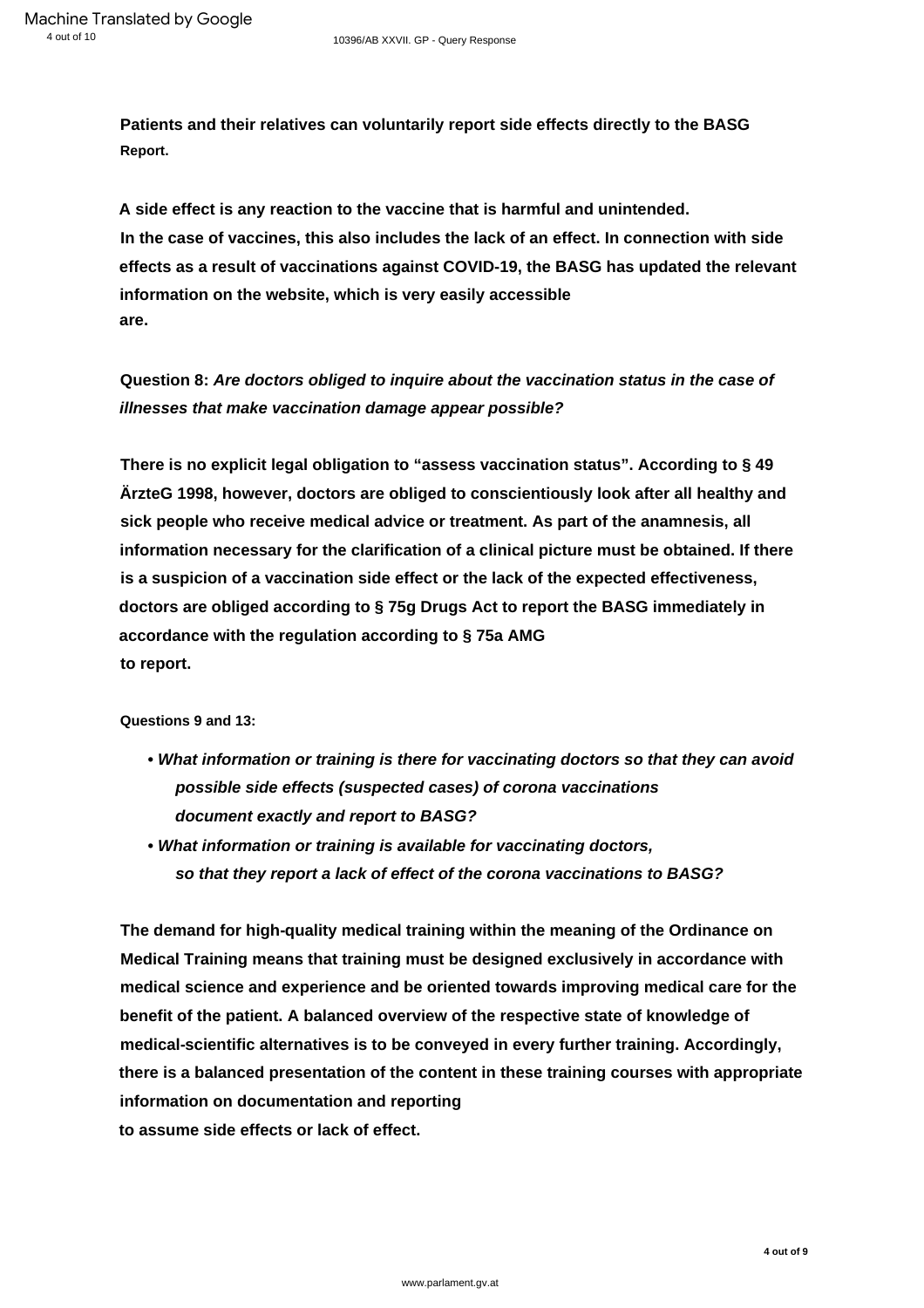**After a legal obligation to report suspected side effects for relatives of reports a suspected side effect of a drug. Health professionals, according to their job responsibilities, know how to make a Health professionals in connection with the use of vaccines as with all other medicines, I can assume that relatives of**

**Application recommendations, on the homepage of the Ministry of Social Affairs and in the In addition, my company points out the importance of both the Austrian vaccination plan and the information and documentation sheets on vaccinations in the communication materials on vaccinations.**

**When fully vaccinated people contract COVID-19, this is called a vaccine breakthrough. In order to counteract "underreporting", the data from the epidemiological reporting system EMS is compared with that of the e-vaccination card.**

**-AGES. Information on this is provided on the AGES website under [Coronavirus](https://www.ages.at/mensch/krankheit/krankheitserreger-von-a-bis-z/coronavirus#c13852)**

**Questions 10 and 11:**

- **What measures has the Federal Ministry taken to ensure that the reported side effects of the corona vaccines are clarified quickly? • What does the BASG do after receiving a report about a possible side effect of the corona vaccination?**
	- **a) How long does it take to clarify a suspected side effect in the Average?**
	- **b) What help is there for those affected by corona side effects, who are often very ill and need financial support, until they are cured and compensated (which often takes a long time)?**

**The BASG is responsible for recording and processing the reported suspected side effects.**

**The processes for reporting side effects are harmonized across Europe (see Guideline on Good Pharmacovigilance Practices - GVP). If the side effect report is a valid case (fulfilment of the minimum criteria such as suspected vaccine, suspected reaction, information about the patient), it will be sent to the European**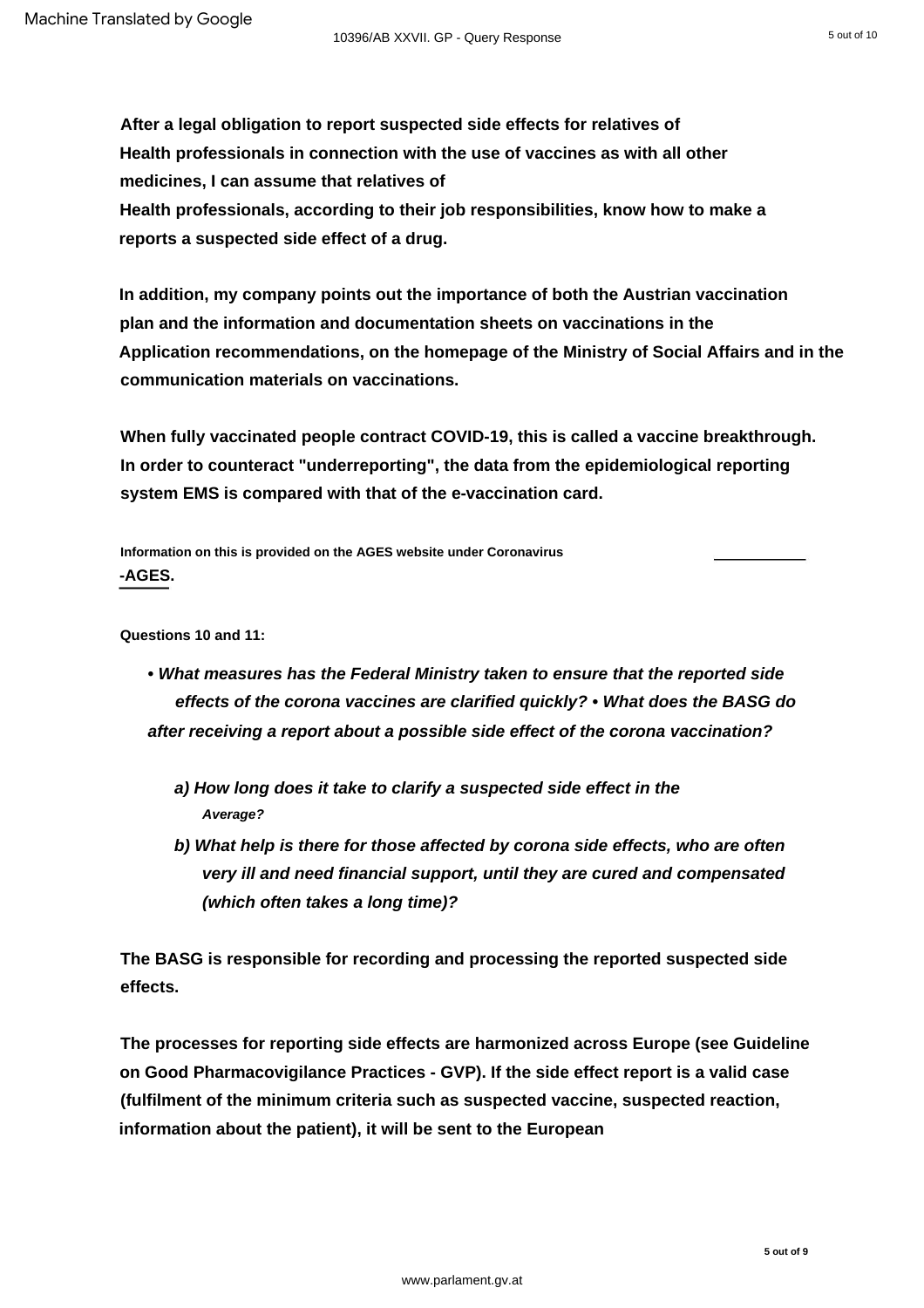**Medicines Agency (EMA). The data is also available to everyone else available to national medicines authorities and the European Medicines Agency for ongoing safety monitoring.**

**In close cooperation with the EU network of authorities, the risk-benefit ratio of all approved medicinal products is continuously monitored. From the synopsis of Reports from all EU member states result in "signals" for relevant, hitherto unrecognized side effects. The European Medicines Agency (EMA) Pharmacovigilance Risk Assessment Committee (PRAC) analyzes all of them Aspects relevant to the safety and efficacy of a vaccine. If necessary, new side effects are included in the product information and instructions for use of the respective vaccine or other measures are taken to ensure safe and effective use.**

**Question 12: What has the Federal Ministry done to ensure that all doctors comply with their legal obligation to report the lack of effects of the corona vaccination?**

**See answers to questions 4 to 7 and 9 and 13.**

**Question 14: What has the Federal Ministry done to ensure that the medical association addresses the corona side effects and all doctors are informed of their legal obligation to report all suspected cases of a side effect in full?**

**There is a legal obligation to report suspected side effects according to the Medicines Act and it can be assumed that doctors follow their professional obligations.**

**For the rest, see the answer to questions 4 to 7.**

**Question 15: What has the Federal Ministry done to ensure that the Medical Association informs all doctors of their legal obligation to report the lack of effects of the corona vaccination?**

**See the answer to questions 4 to 7 as well as 9 and 13.**

**Thanks to the data comparison between EMS and e-vaccination card, it is ensured that these cases are recorded completely.**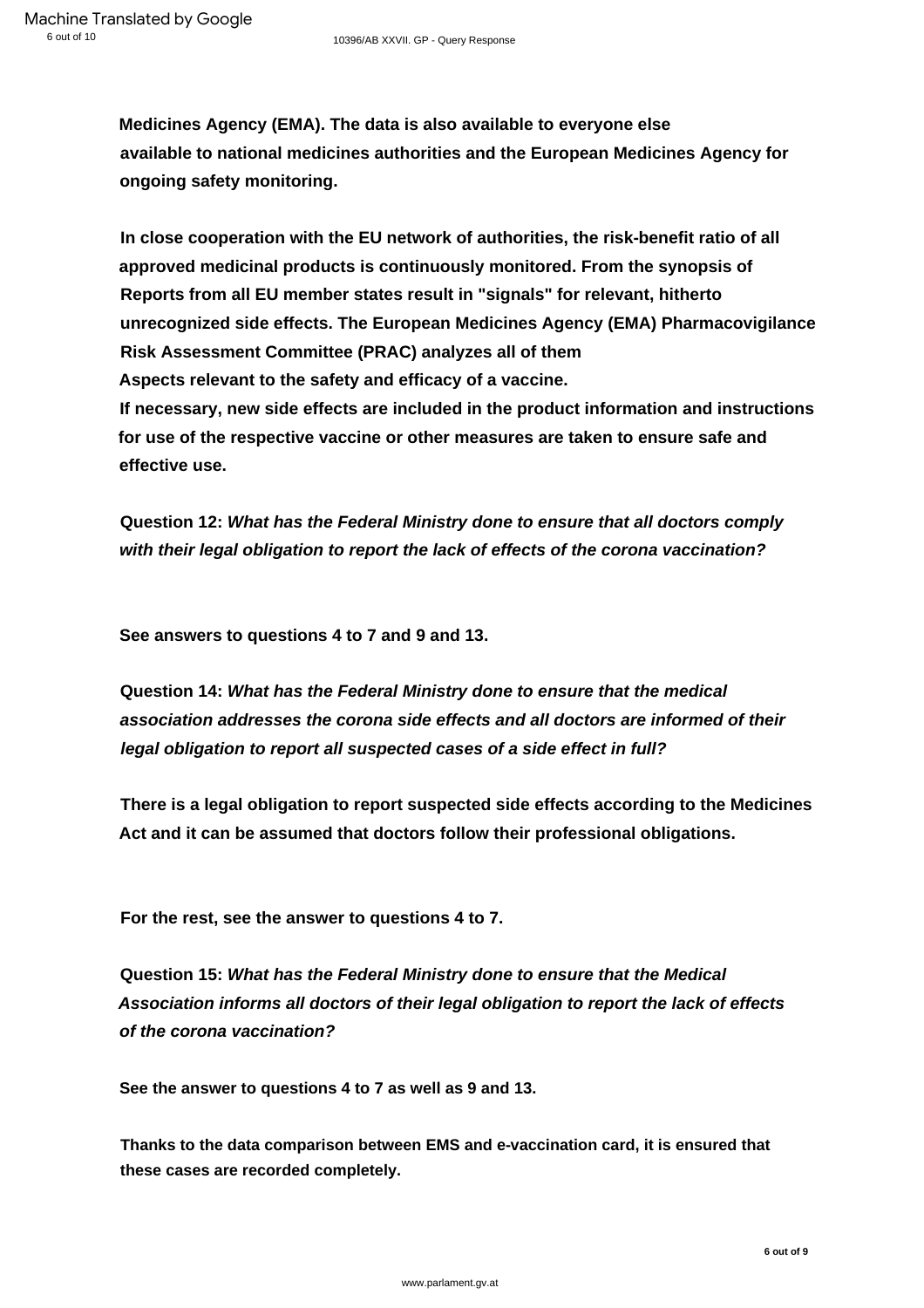**Question 16: Does it happen in practice that physicians who fulfill their reporting obligation from have demonstrably disregarded drug side effects, be reported?**

**a) If yes, how often did it happen in the last five years?** 

**b) If yes, what were the penalties? c) If so, were there** 

**side effects of corona vaccines?**

**If yes, in how many cases? i.**

**ii. What were the consequences for the doctors?**

**The Austrian Medical Association points out that there are no figures and data on administrative notifications regarding a violation of the reporting obligations according to the AMG of the Austrian Medical Association. Disclosures to the public regarding disciplinary proceedings and their possible outcome are prohibited pursuant to Section 194 of the Medical Act 1998, which is why no information in this regard can be given.**

**Z 14 Medicinal Products Act carried out. To date, the BASG has not received any notifications of violations of Section 83 Paragraph 1**

**Question 17: It is estimated that only 6% of drug side effects are reported to the BASG, why are doctors not complying with their legal obligations?**

- **also be reported? a) What has been done in the last five years to ensure that the remaining 94%**
- **b) Has the Federal Ministry addressed this problem to the medical association?**
	- **i. If so, when and who was commissioned to change this circumstance?**
	- **ii. How often has this topic been discussed with the medical association?**

**For example, the BASG draws attention to the reporting of side effects and the importance of this for the benefit-risk profile of drugs/vaccines in presentations to relevant specialist groups (hospitals, pharmacist conferences, BASG pharmacovigilance talks, etc.). BASG also regularly participates in #MedSafetyWeeks, a social media campaign to raise awareness**

**intended to exacerbate undesirable drug effects.**

**Question 18: Have all cases of vaccine breakthroughs (lack of vaccine effect) been reported to the BASG?**

- **a) If no, why not?**
- **b) If no, the authorities would not, after taking note (telephone 1450 is a medical consultation, BMSGPK, AGES, ...) have to forward this?**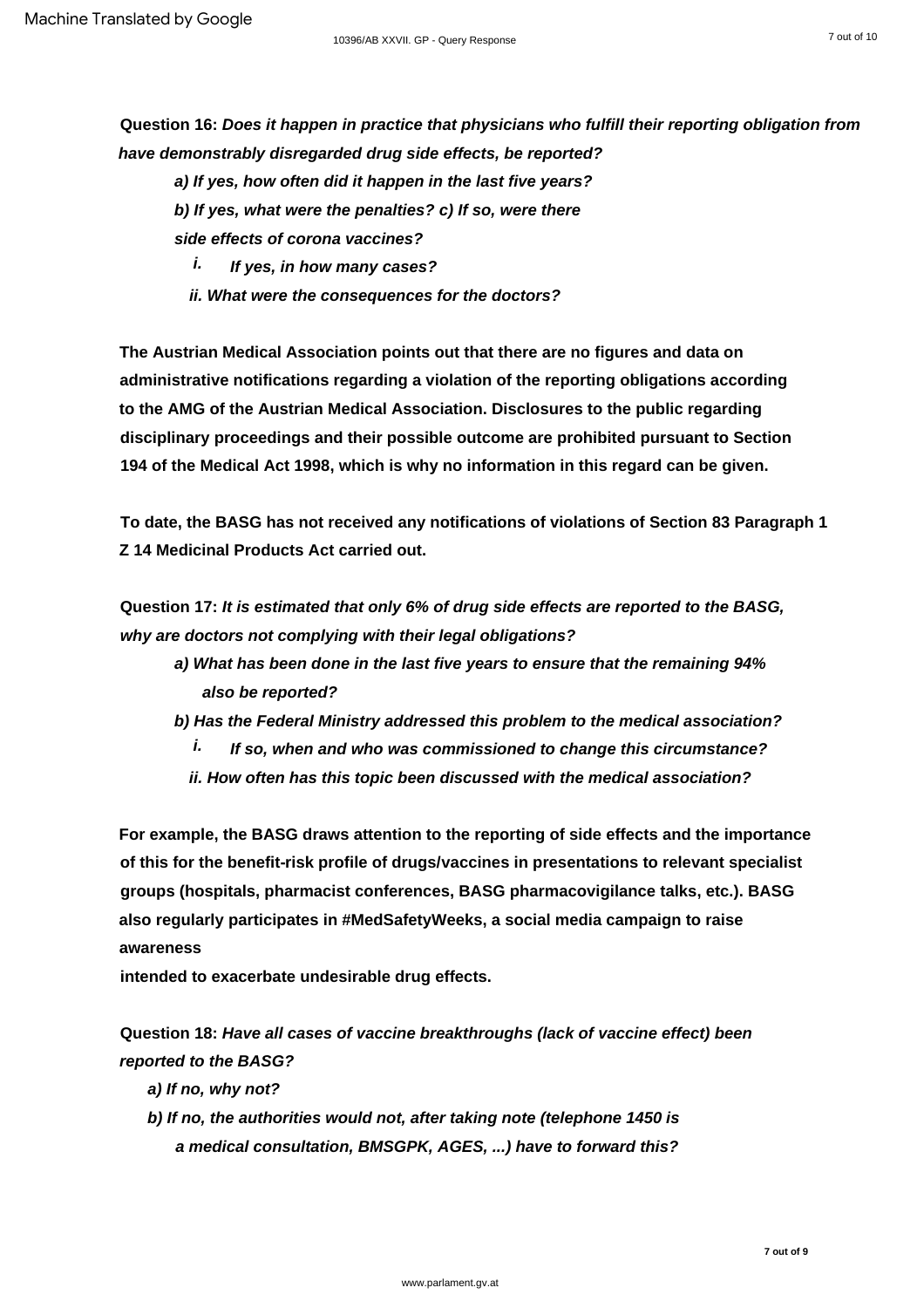**c) How many vaccination breakthroughs have there been in Austria and how many of them were attributed to that BASG reported?**

**Vaccination breakthroughs relevant for Austria are recorded by the Institute for Infection Epidemiology of AGES, which forwards all data to the BASG.**

**With regard to the evaluations, reference is made to the following information page: https://www.ages.at/mensch/medizin/gesundheitserreger-von-a-bis/z/ coronavirus#c12444**

**d) What are the consequences if a person who has the legal obligation to Report the lack of effect of a medicine that repeatedly fails to do so?**

**The relevant sanction standard can be found in § 83 para. 1 no. 14 of the Medicines Act, according to which the person who violates their reporting obligation pursuant to §§ 75g (75n or 75q) if the act does not constitute a criminal offense falling within the jurisdiction of the courts is guilty of an administrative offense and is to be punished with a fine of up to 7,500 euros, or up to 14,000 euros in the event of a recurrence.**

**Side effects not reflected) and not respond, it is a Abuse of office? e) If authorities gain knowledge that the reports to the BASG are not made (the published vaccination breakthroughs can be found in the statistics of the**

**My department is not responsible for interpreting criminal law norms.**

**medical staff reported to the BASG? Question 19: In how many cases were side effects of the corona vaccinations from**

**Total reports, broken down by reporter.**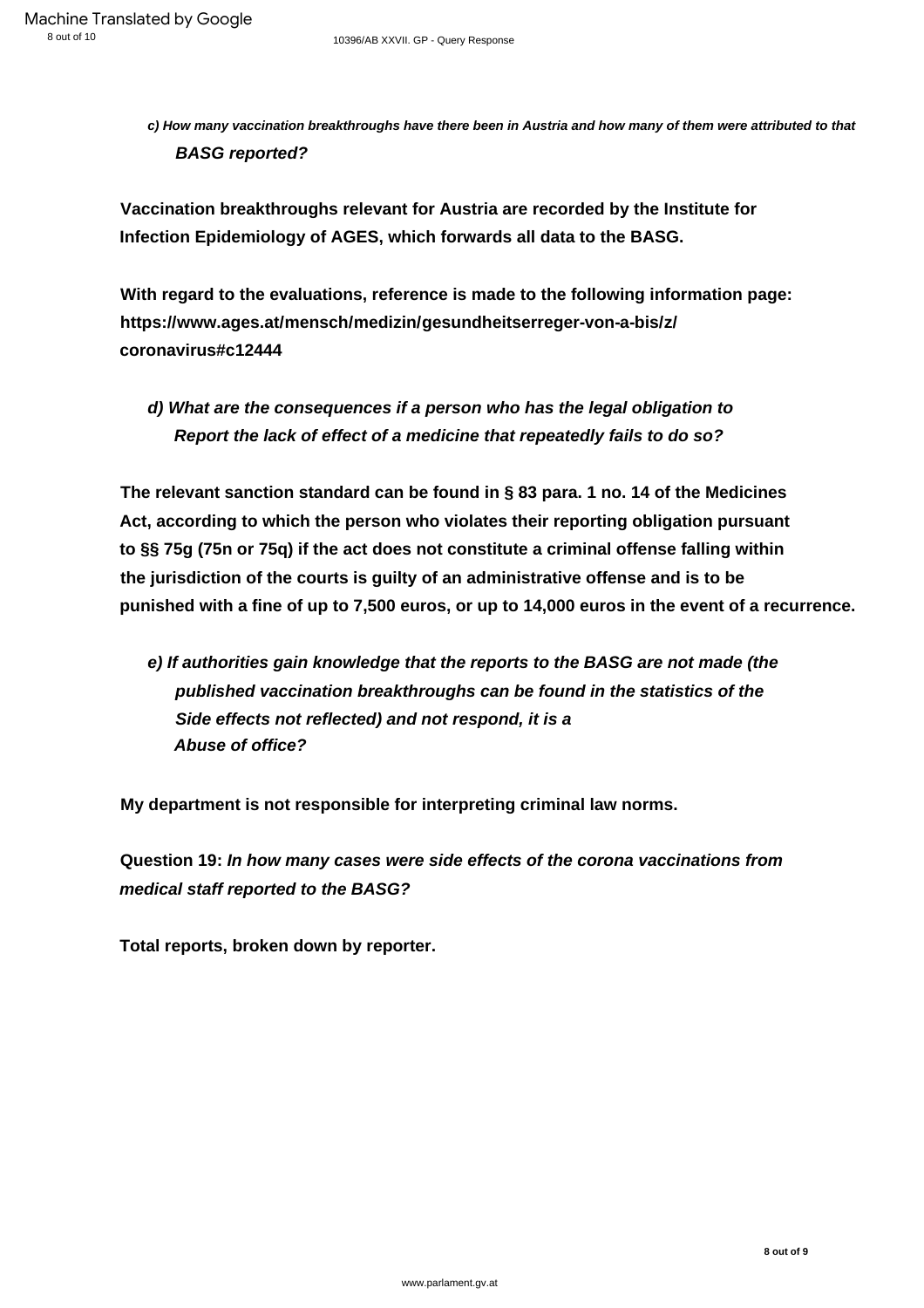

**Question 20: In how many cases were side effects of the corona vaccinations reported to the BASG by people who are not required to report?**

**See the answer to question 19.**

**Questions 21 and 22:**

- **In how many cases was the absence of the effects of the corona vaccination from medical staff reported to the BASG?**
- **In how many cases was the absence of the effects of the corona vaccination from Persons who are not subject to reporting reported to the BASG?**

**See answer to question 18.**

**Question 23: How often has it happened that a possible side effect of a corona vaccine was reported by medical staff and by other people at the same time?**

**There is no numerical recording in this regard. If a message is recognized as a duplicate, the information is merged.**

**Kind regards**

**John Rauch**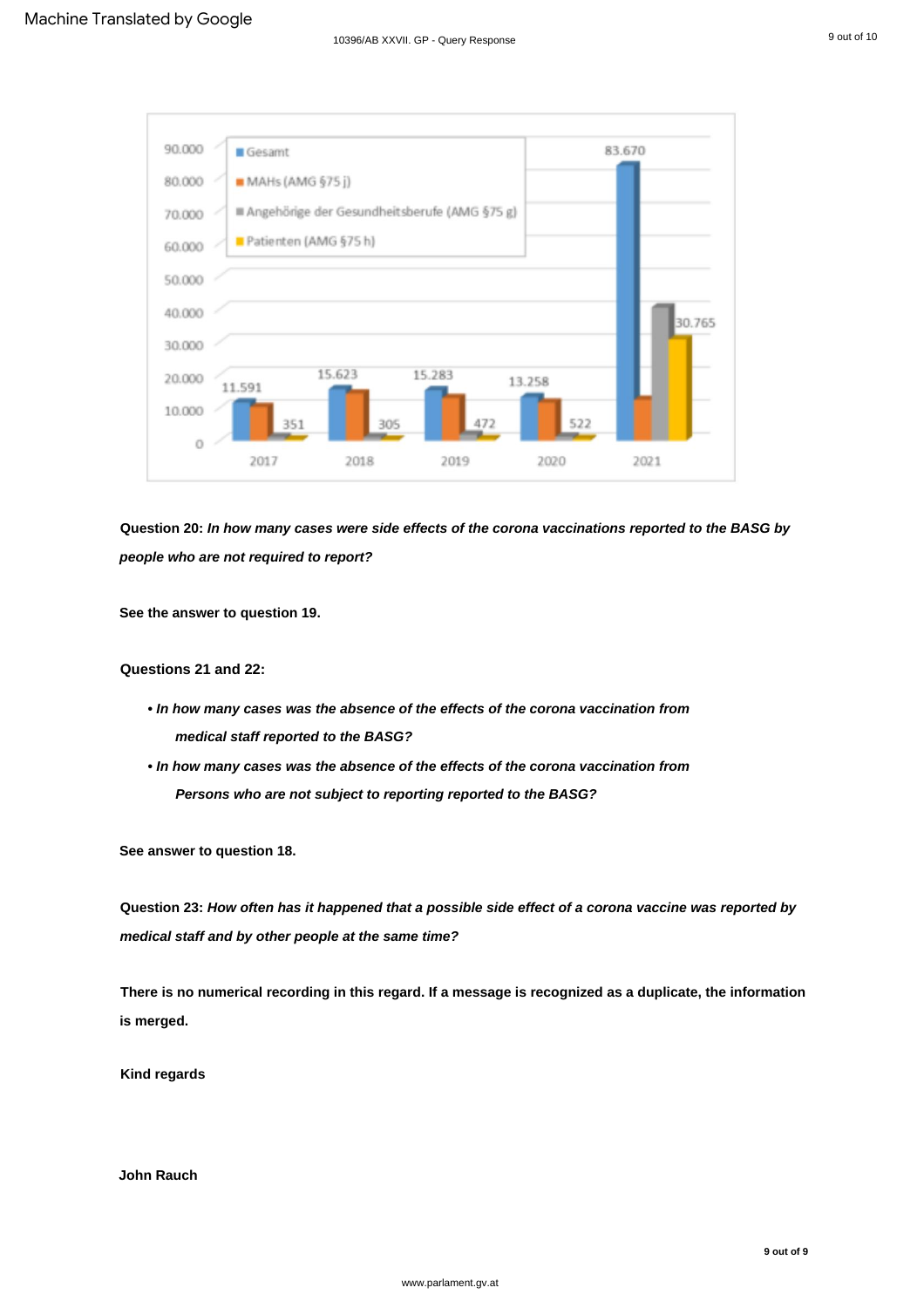|              | Machine Translated by Google                          |                                                                                                                                                                                                                                                                                         |                                                                                                                            |
|--------------|-------------------------------------------------------|-----------------------------------------------------------------------------------------------------------------------------------------------------------------------------------------------------------------------------------------------------------------------------------------|----------------------------------------------------------------------------------------------------------------------------|
| 10 out of 10 | <b>RREICH</b><br>œ<br>SIMINESTERIUM FOR               | signer                                                                                                                                                                                                                                                                                  | T0396/AB XXVII. GP - Query Response<br>  Federal Ministry for Social Affairs, Health, Care and Consumer Protection         |
|              |                                                       | Date Time                                                                                                                                                                                                                                                                               | 2022-06-07T08:15:20+02:00                                                                                                  |
|              |                                                       | <b>Exhibitor Certificate</b>                                                                                                                                                                                                                                                            | CN=a-sign-corporate-05,OU=a-sign-corporate-05,O=A-Trust Ges. f.<br>Safety systems in the electrical Datenverkehr GmbH,C=AT |
|              | SOZIALES, GESUNDHEIT, PFLEGE<br>IND KONSUMENTENSCHUTZ | serial no.                                                                                                                                                                                                                                                                              | 2098721075                                                                                                                 |
|              | a notice                                              | This document was officially signed.                                                                                                                                                                                                                                                    |                                                                                                                            |
|              | test information                                      | Information on checking the electronic seal or electronic signature can be found at:<br>http://www.signaturpruefung.gv.at<br>For information about checking the printout, see:<br>https://www.sozialministerium.at/site/Ministerium/Willkommen im Ministerium/Amtssignatur/Amtssignatur |                                                                                                                            |